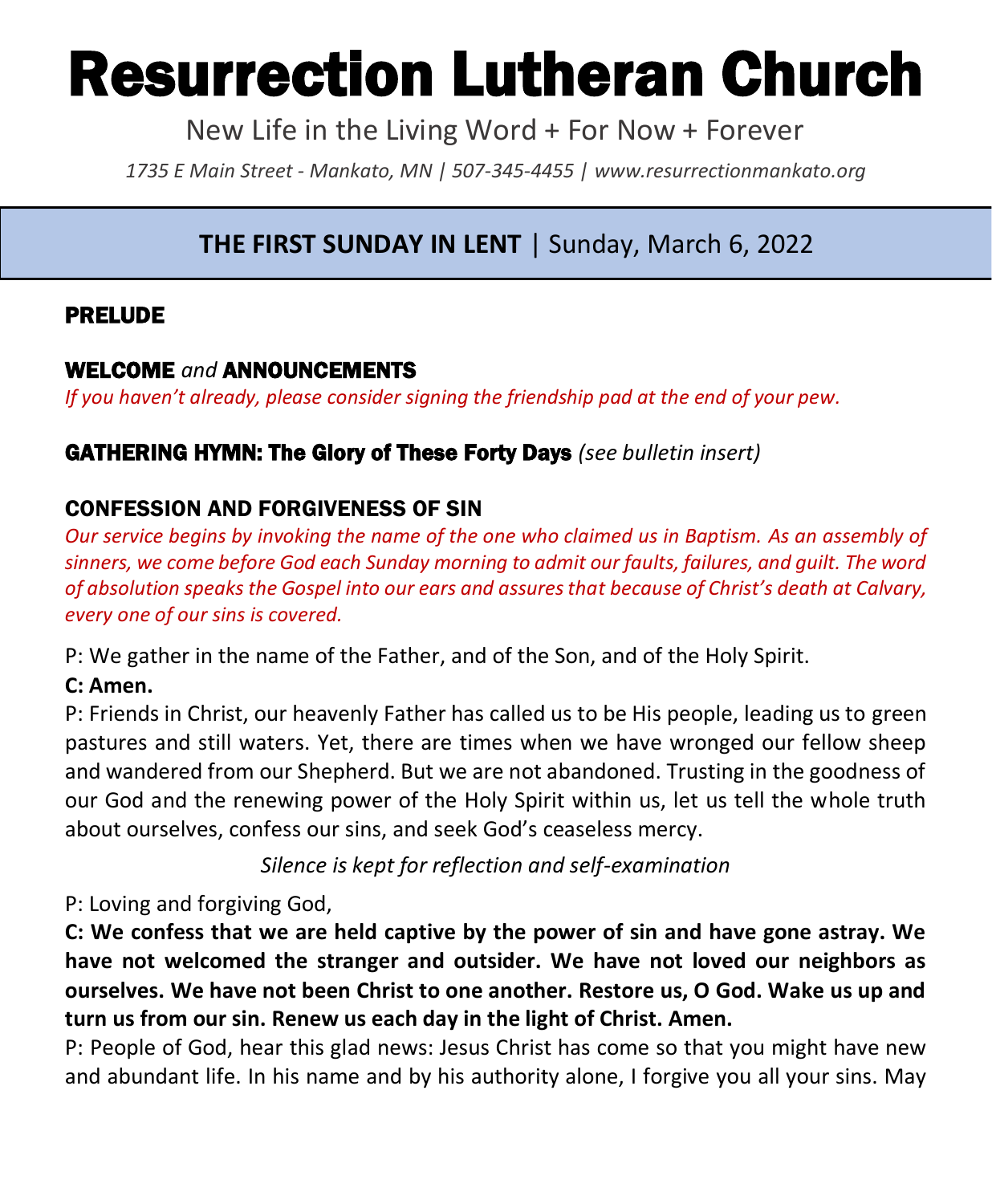you be strengthened in God's love, comforted by Christ's peace, and accompanied with the power of the Holy Spirit.

**C: Amen! Thanks be to God!**

## THE HYMN OF GLORY

*These words are a response to the gracious and steadfast mercy of God, who pours out his love on undeserving sinners. Together we lift our voices in a song of praise to the trinity – Father, Son and Holy Spirit – for the gift of salvation and new life.* 



#### CHILDREN'S SERMON

## FIRST READING: Deuteronomy 26:1-11 (ESV)

*The Israelites are given instructions for a response to God's generosity: returning the first fruits of the harvest, bearing witness to God's mighty acts, and sharing a celebration of thanksgiving for the bounty God provided. Anything we give is simply a giving back of what is God's.* 

 $1^{\prime\prime}$ When you come into the land that the Lord your God is giving you for an inheritance and have taken possession of it and live in it,  $\frac{2}{1}$ you shall take some of the first of all the fruit of the ground, which you harvest from your land that the Lord your God is giving you, and you shall put it in a basket, and you shall go to the place that the Lord your God will choose, to make his name to dwell there. <sup>3</sup>And you shall go to the priest who is in office at that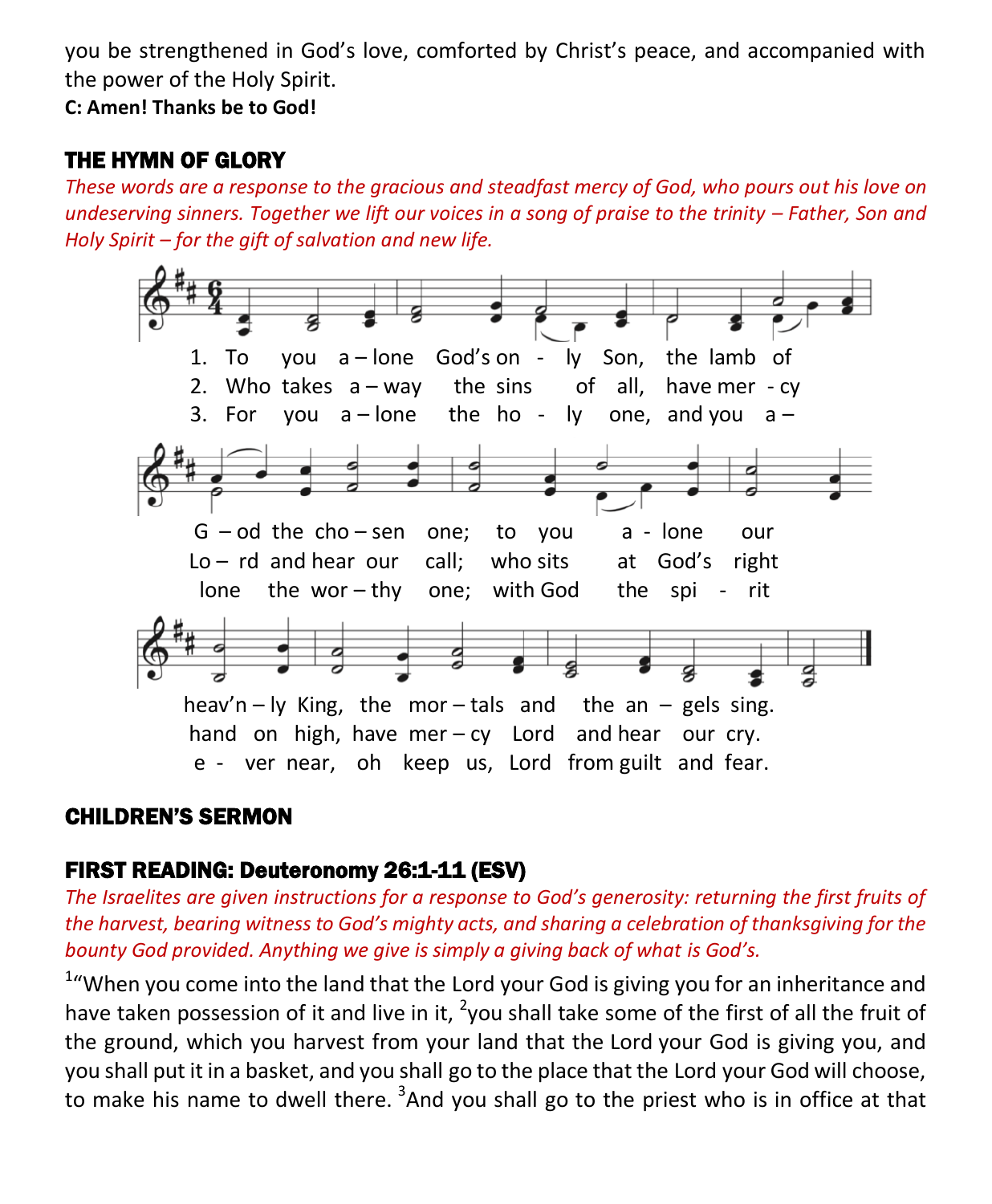time and say to him, 'I declare today to the Lord your God that I have come into the land that the Lord swore to our fathers to give us.' <sup>4</sup>Then the priest shall take the basket from your hand and set it down before the altar of the Lord your God. <sup>5</sup>"And you shall make response before the Lord your God, 'A wandering Aramean was my father. And he went down into Egypt and sojourned there, few in number, and there he became a nation, great, mighty, and populous. <sup>6</sup>And the Egyptians treated us harshly and humiliated us and laid on us hard labor. <sup>7</sup>Then we cried to the Lord, the God of our fathers, and the Lord heard our voice and saw our affliction, our toil, and our oppression. <sup>8</sup>And the Lord brought us out of Egypt with a mighty hand and an outstretched arm, with great deeds of terror, with signs and wonders. <sup>9</sup>And he brought us into this place and gave us this land, a land flowing with milk and honey.  $^{10}$ And behold, now I bring the first of the fruit of the ground, which you, O Lord, have given me.' And you shall set it down before the Lord your God and worship before the Lord your God. <sup>11</sup>And you shall rejoice in all the good that the Lord your God has given to you and to your house, you, and the Levite, and the sojourner who is among you.

R: The Word of the Lord.

**C: Thanks be to God!** 

## RESPONSIVE READING: Psalm 91:1-13 (ESV)

#### *This psalm is a declaration of the sanctuary that God's people will find by dwelling in him. God will be our fortress, protecting us from all danger and providing refuge under his wing.*

R: He who dwells in the shelter of the Most High will abide in the shadow of the Almighty. **C: I will say to the Lord, "My refuge and my fortress, my God, in whom I trust."**

R: For he will deliver you from the snare of the fowler and from the deadly pestilence.

## **C: He will cover you with his pinions, and under his wings you will find refuge; his faithfulness is a shield and buckler.**

R: You will not fear the terror of the night, nor the arrow that flies by day,

## **C: nor the pestilence that stalks in darkness, or destruction that wastes at noonday.**

R: A thousand may fall at your side, ten thousand at your right hand, but it will not come near you.

#### **C: You will only look with your eyes and see the recompense of the wicked.**

R: Because you have made the Lord your dwelling place— the Most High, who is my refuge—

#### **C: no evil shall be allowed to befall you, no plague come near your tent.**

R: For he will command his angels concerning you to guard you in all your ways.

**C: On their hands they will bear you up, lest you strike your foot against a stone.**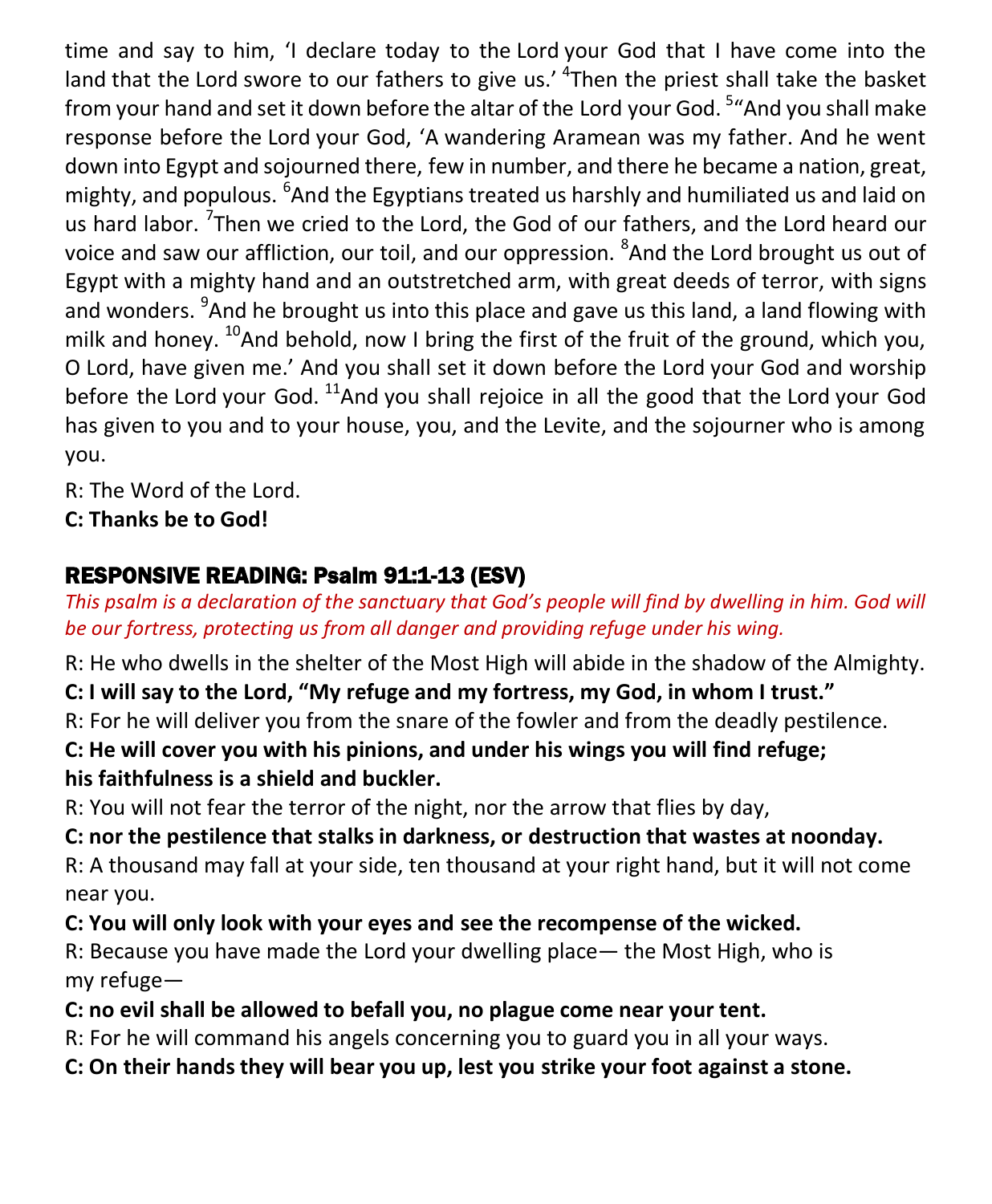R: You will tread on the lion and the adder; the young lion and the serpent you will trample underfoot.

R: The Word of the Lord.

**C: Thanks be to God!** 

## SECOND READING: Romans 10:8b-13 (ESV)

Paul declared God's promise to the church in Rome: Everyone who calls on the name of the Lord will *be saved. God's Word is not something distant, unattainable, or incomprehensible. Rather, God's Word is near to us, it is on our lips and in our hearts.* 

 ${}^{8}$ But what does it say? "The word is near you, in your mouth and in your heart" (that is, the word of faith that we proclaim); <sup>9</sup>because, if you confess with your mouth that Jesus is Lord and believe in your heart that God raised him from the dead, you will be saved.  $^{10}$ For with the heart one believes and is justified, and with the mouth one confesses and is saved.  $^{11}$ For the Scripture says, "Everyone who believes in him will not be put to shame."  $^{12}$ For there is no distinction between Jew and Greek; for the same Lord is Lord of all, bestowing his riches on all who call on him.  $^{13}$ For "everyone who calls on the name of the Lord will be saved."

R: The Word of the Lord.

**C: Thanks be to God!** 

## GOSPEL READING: Luke 4:1-13 (ESV)

P: The Holy Gospel according to Saint Luke, the 4<sup>th</sup> Chapter.

## **C: Glory to you, O Lord!**

 $^1$ And Jesus, full of the Holy Spirit, returned from the Jordan and was led by the Spirit in the wilderness <sup>2</sup>for forty days, being tempted by the devil. And he ate nothing during those days. And when they were ended, he was hungry. <sup>3</sup>The devil said to him, "If you are the Son of God, command this stone to become bread." <sup>4</sup>And Jesus answered him, "It is written, 'Man shall not live by bread alone.'" <sup>5</sup>And the devil took him up and showed him all the kingdoms of the world in a moment of time, <sup>6</sup>and said to him, "To you I will give all this authority and their glory, for it has been delivered to me, and I give it to whom I will.  $^7$ If you, then, will worship me, it will all be yours." <sup>8</sup>And Jesus answered him, "It is written, "'You shall worship the Lord your God, and him only shall you serve.'" <sup>9</sup>And he took him to Jerusalem and set him on the pinnacle of the temple and said to him, "If you are the Son of God, throw yourself down from here,  $^{10}$ for it is written, "He will command his angels concerning you, to guard you,'  $11$  and "'On their hands they will bear you up, lest you strike your foot against a stone." <sup>12</sup>And Jesus answered him, "It is said, 'You shall not put the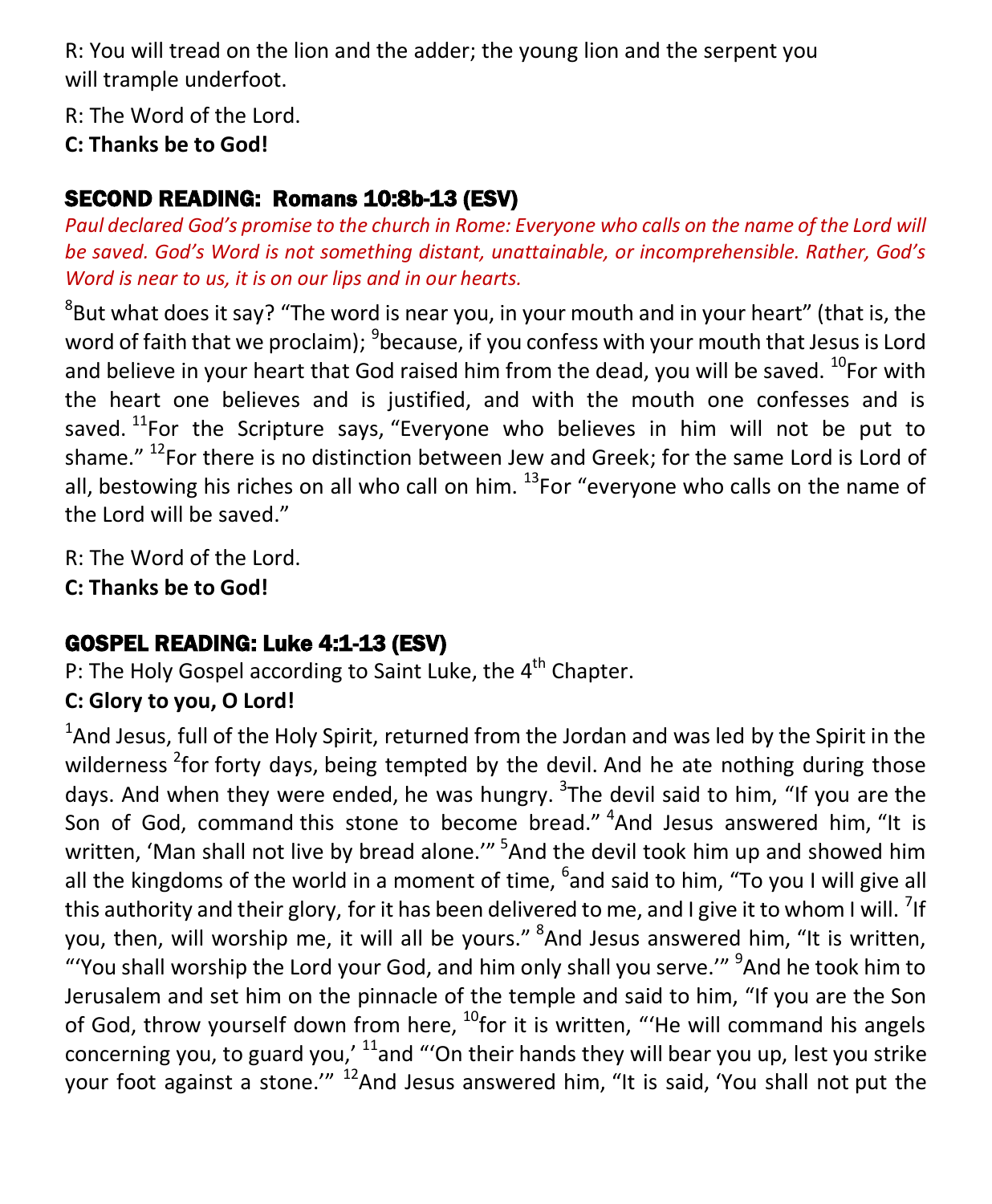Lord your God to the test." <sup>13</sup>And when the devil had ended every temptation, he departed from him until an opportune time.

P: This is the Gospel of our Lord!

**C: Praise to you, O Christ!** 

## **SERMON**

## HYMN OF THE DAY: Day by Day………………………………………………….RECLAIM No. 210

## OFFERING *and* OFFERING RESPONSE

*As the usher brings forward the offering,* please stand to *sing: Praise God from whom all blessings flow. Praise Him all creatures here below. Praise Him above ye heav'nly host. Praise Father, Son, and Holy Ghost. Amen*

## THE NICENE CREED…………………………………………………………………RECLAIM No. 189

*Having heard the Word of God, we respond with these words. By confessing one of the Church's most ancient and historic creeds, we express our unity in the faith; the same faith the universal body of Christ has confessed throughout countless generations of believers.* 

## CHOIR ANTHEM: Amazing Grace *(Arr: Kenneth Staton)*

## PRAYERS OF THE PEOPLE

Each petition ends with the words *Lord, in your mercy*. Respond by saying *Hear our prayer.*

## THE SACRAMENT OF HOLY COMMUNION

P: The Lord be with you.

#### **C: And also with you.**

P: Lift up your hearts.

**C: We lift them to the Lord.**

P: Let us give thanks to the Lord our God.

## **C: It is right to give him thanks and praise.**

P: It is indeed right and salutary, that we should at all times, and in all places, give thanks to you, O Lord, Holy Father, for in the night of his betrayal…

## WORDS OF INSTITUTION

## THE HYMN OF TRIUMPH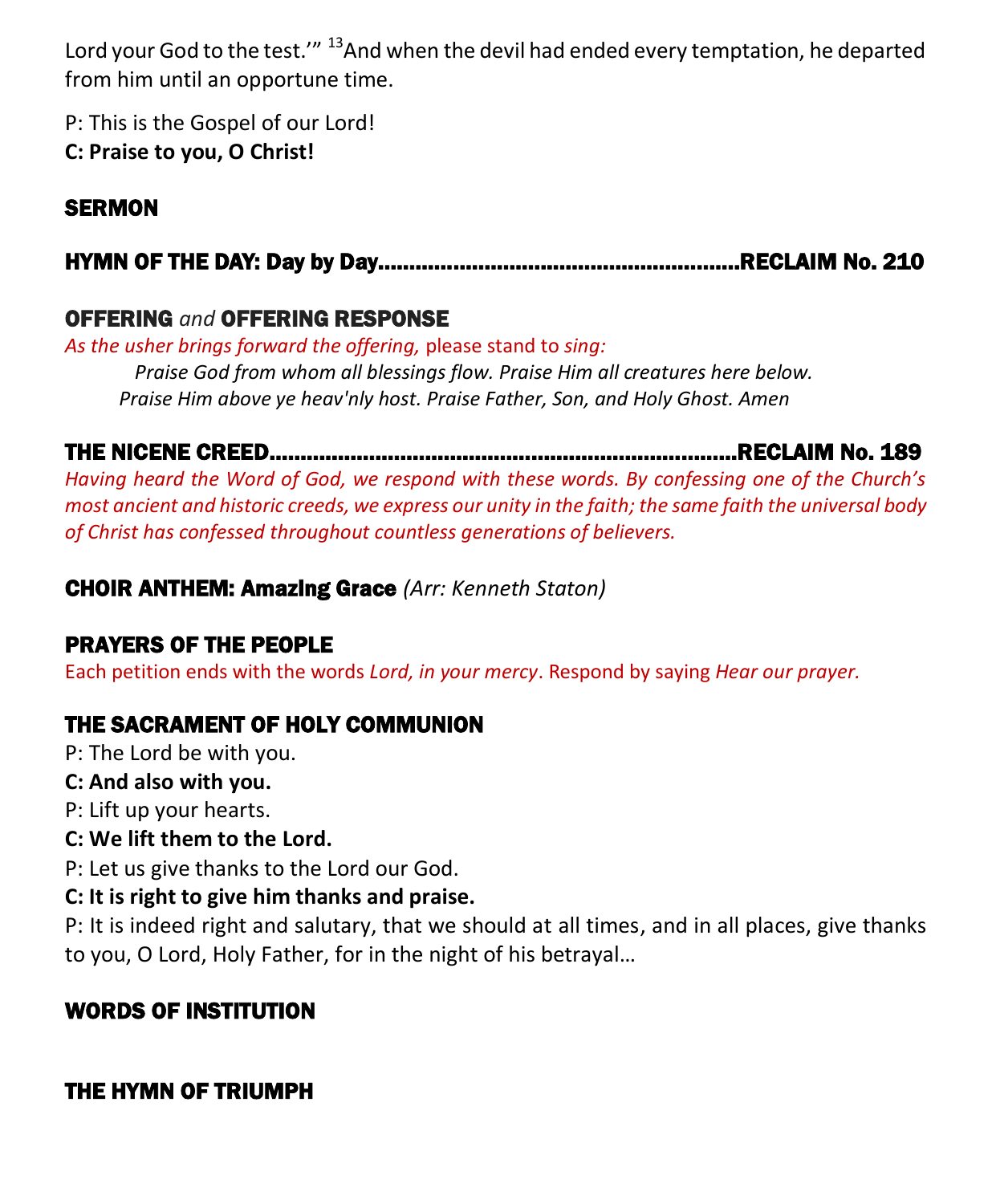*With the company of all heaven and earth we join the angel choir in the ongoing and eternal worship of the Lamb Jesus who was slain and now comes to join our meal of bread and wine with his body and blood, forgiveness and grace, peace and love.* 



#### LORD'S PRAYER

**C: Our Father, who art in heaven, hallowed be thy name, thy kingdom come, thy will be done, on earth as it is in heaven. Give us this day our daily bread; and forgive us our trespasses, as we forgive those who trespass against us; and lead us, not into temptation, but deliver us from evil. For thine is the kingdom, and the power, and the glory, forever and ever. Amen.**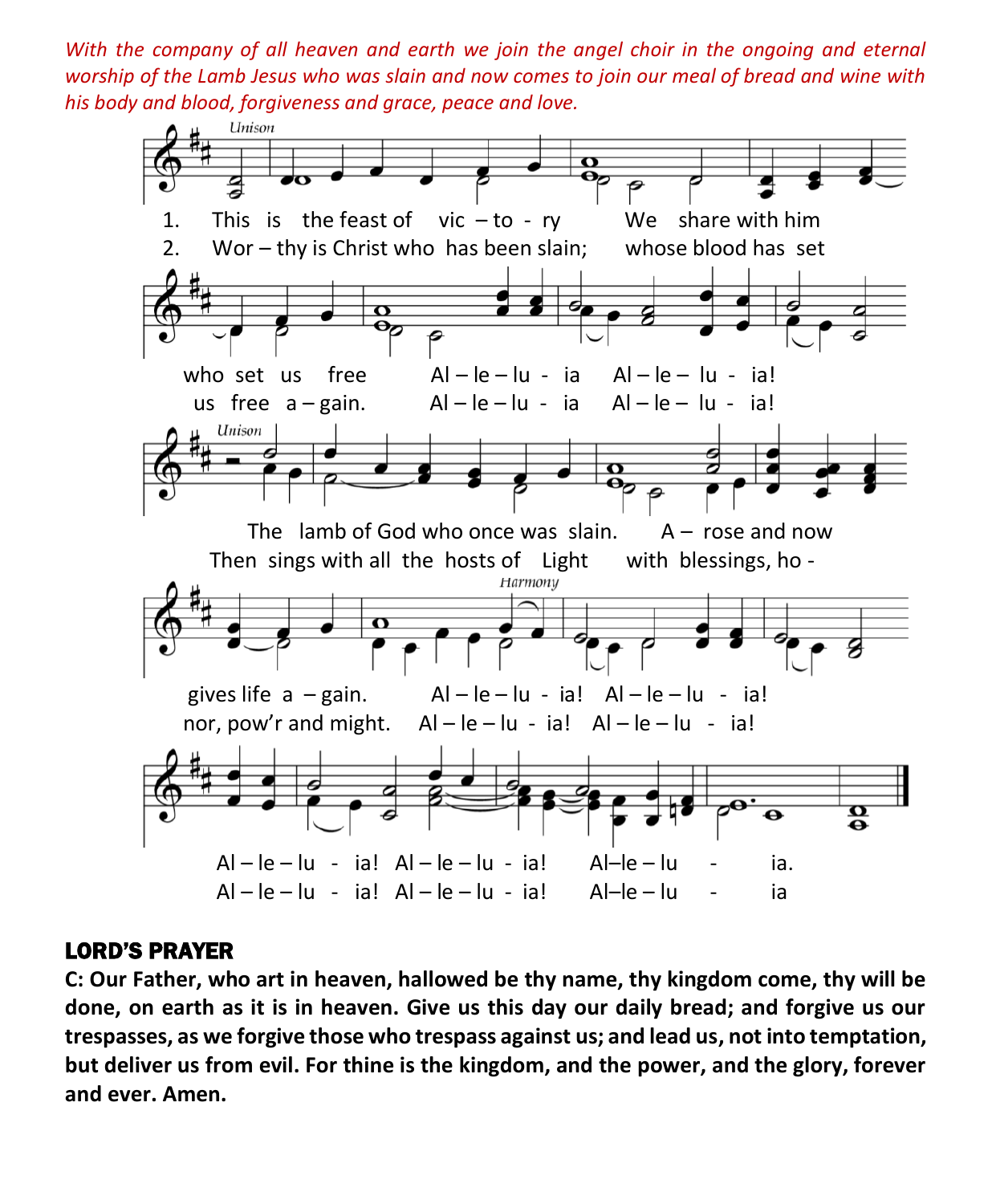#### COMMUNION DISTRIBUTION

*All who are baptized, have been instructed properly, and trust God's Word are welcome to communion, where our Lord is truly present, offering his gifts of forgiveness and eternal life. If partaking in the Lord's Supper, please indicate this on the friendship pad at the end of your pew so our records are complete.*

#### BENEDICTION

#### SENDING HYMN: A Mighty Fortress Is Our God (vss. 1,2,4)…………..RECLAIM No. 169

#### DISMISSAL

P: Go in peace, loving and serving in the name of our crucified and risen Lord.

**C: Thanks be to God!**

#### COPYRIGHT

*Portions of today's service used by permission | ©1977 John Ylvisaker (Contract # 13539)*

\_\_\_\_\_\_\_\_\_\_\_\_\_\_\_\_\_\_\_\_\_\_\_\_\_\_\_\_\_\_\_\_\_\_\_\_\_\_\_\_\_\_\_\_\_\_\_\_\_\_\_\_\_\_\_\_\_\_\_\_\_\_\_\_\_\_\_\_\_\_\_

#### THOSE SERVING TODAY

Pastor: Rev. Aaron L. Deutsch **Keyboardist:** Nikki Basel **Reader:** Helen Meschke **Ushers:** Brad Matthes and Don Peterson **Greeters:** Ron and Susan Brooks **Tech Team:** Mike and Vicki Youngerberg **Communion Set-Up:** Tony and Becky Miller **Communion Assistants:** Michal Clobes and Vicki Youngerberg

#### THIS WEEK AT RESURRECTION LUTHERAN

| Sunday    | Mar. 6  | 9:30am             | Worship                           |
|-----------|---------|--------------------|-----------------------------------|
|           |         | 10:30am            | Fellowship                        |
| Monday    | Mar. 7  | 10:00am            | <b>Morning Prayer</b>             |
| Tuesday   | Mar. 8  | 11:00am            | E/E/O Meeting                     |
|           |         | 6:00pm             | <b>Church Council</b>             |
| Wednesday | Mar. 9  | Noon               | Lectionary Lunch                  |
|           |         | 3:00 <sub>pm</sub> | <b>Worship Assistants Meeting</b> |
|           |         | 5:30pm             | <b>Choir Rehearsal</b>            |
|           |         | 6:15 <sub>pm</sub> | Midweek Lenten Soup               |
|           |         | 7:00pm             | Midweek Lenten Worship            |
| Thursday  | Mar. 10 | 8:00am             | Men's Bible Study                 |
| Sunday    | Mar. 13 | 9:30am             | Worship                           |